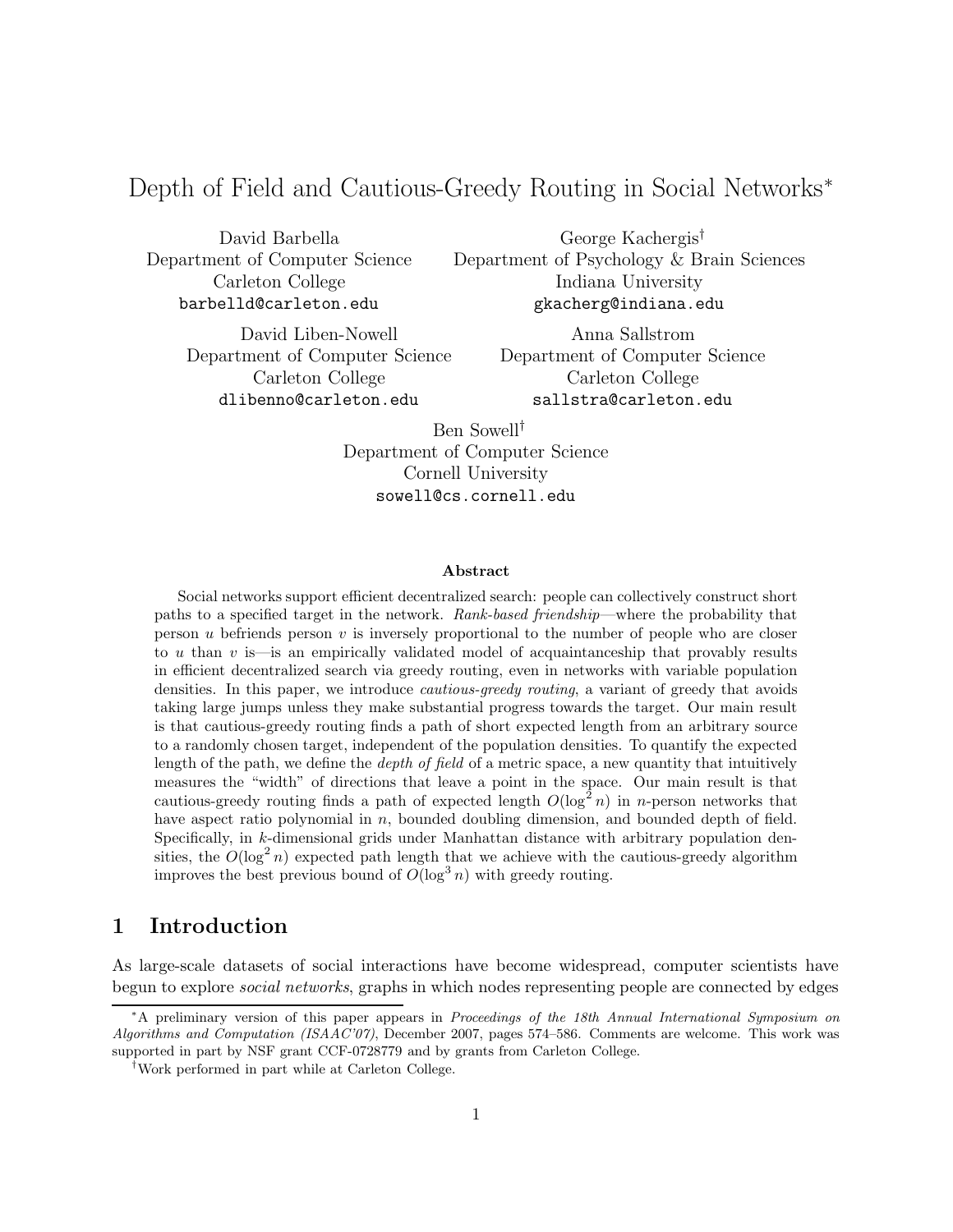representing friendships. Social networks are a particularly appealing domain for interdisciplinary application of computational thinking: a graph-theoretic, algorithmic approach can lend interesting insight to questions traditionally in the domain of the social sciences. The well-known smallworld phenomenon—first observed explicitly by Stanley Milgram's ingenious experiments [21], in which people demonstrated an ability to collectively construct short chains of acquaintances to pass a message to a specified target personin the social network—is a marked example [15]. A key observation of Jon Kleinberg [12, 13], made some thirty years after Milgram's original experiment, is that these results are at heart algorithmic: people are able to use some sort of distributed algorithm to construct short paths through the social network, with each node having only limited, local information about the friendships in the network. Kleinberg gave a simple model that suffices to produce a navigable small world. Start from a k-dimensional grid of people, with  $k = \Theta(1)$ , where we view proximity in the grid as corresponding to similarity in geographic location, occupation, or some other attribute. Connect each person to 2k *local neighbors*, her immediate neighbors in the grid. Also endow each person u with one *long-range link*, chosen randomly so that  $Pr[u \rightarrow v]$   $\propto$  $d(u, v)^{-\beta}$ , where  $d(u, v)$  is the Manhattan distance between u and v and  $\beta \geq 0$  is a parameter of the model. (The presence of additional long-range links does not substantially affect the results.) Kleinberg studied *greedy routing*—to route a message from  $s$  to  $t$ , person  $s$  forwards the message to the friend of s who is closest in lattice distance to  $t$ —and showed that this simple algorithm finds paths of expected length  $O(\log^2 n)$  in n-person networks when  $\beta = k$ , and of length  $n^{\Omega(1)}$  when  $\beta \neq k$ . A  $\Omega(\log^2 n)$  bound on the expected length of the path found by greedy routing when  $\beta = k$ has also been shown [4, 20].

These results have subsequently been extended and adapted to situations in which the underlying network is not a grid, but is instead, for example, a tree [14] or a network that has low treewidth  $[8]$ , bounded growth rate  $[6, 7]$ , or low doubling dimension  $[24]$ . But an important feature present in the real world is lacking in almost all of these models: whatever one chooses as the space in which to measure similarity, people are not uniformly distributed among the points in this space(geographic locations, occupations, etc.). The group-structure model [14] can handle differential population density, as can *rank-based friendship* [16, 18]. We focus on the latter, which has been shown empirically to be a close match for friendship patterns in a real large-scale online social network [18]. The model is still based on an underlying similarity measure, but an arbitrary number of people can live at each point. Define the *rank* of a person  $v$  with respect to  $u$  as the number of people who live at least as close to  $u$  as  $v$  does. Under rank-based friendship, we generate long-range links probabilistically using rank instead of distance: a person u chooses a long-range link v so that  $Pr[u \rightarrow v]$  is proportional to the rank of v with respect to u. (It is worth noting that rank-based friendship implicitly handles the dimensionality of the underlying similarity measure: in a k-dimensional grid with  $\Theta(1)$  population at each point, we have  $\textsf{rank}_u(v) = \Theta(d(u, v)^k)$ , matching the navigable distribution that explicitly involves  $k$  in Kleinberg's distance-based setting.)

In joint work of Ravi Kumar, Andrew Tomkins, and the third author [16], greedy routing was shown to perform well in rank-based social networks, in the following sense. In a  $\Theta(1)$ -dimensional grid with arbitrary positive population at every point and with total population  $n$ , the greedy algorithm finds a path of expected length  $O(\log^3 n)$  from an arbitrary source to the point of a target chosen uniformly from the population. In fact, these results were shown in a much more general setting [16]: if similarity is measured by proximity in an arbitrary metric space, then GREEDY finds a path of expected length  $O(\log n \cdot \log^2 \Delta \cdot 2^{O(\alpha)})$  to a randomly chosen target, where n is the population size;  $\Delta$  is the distance between maximally distant people; and  $\alpha$  is the doubling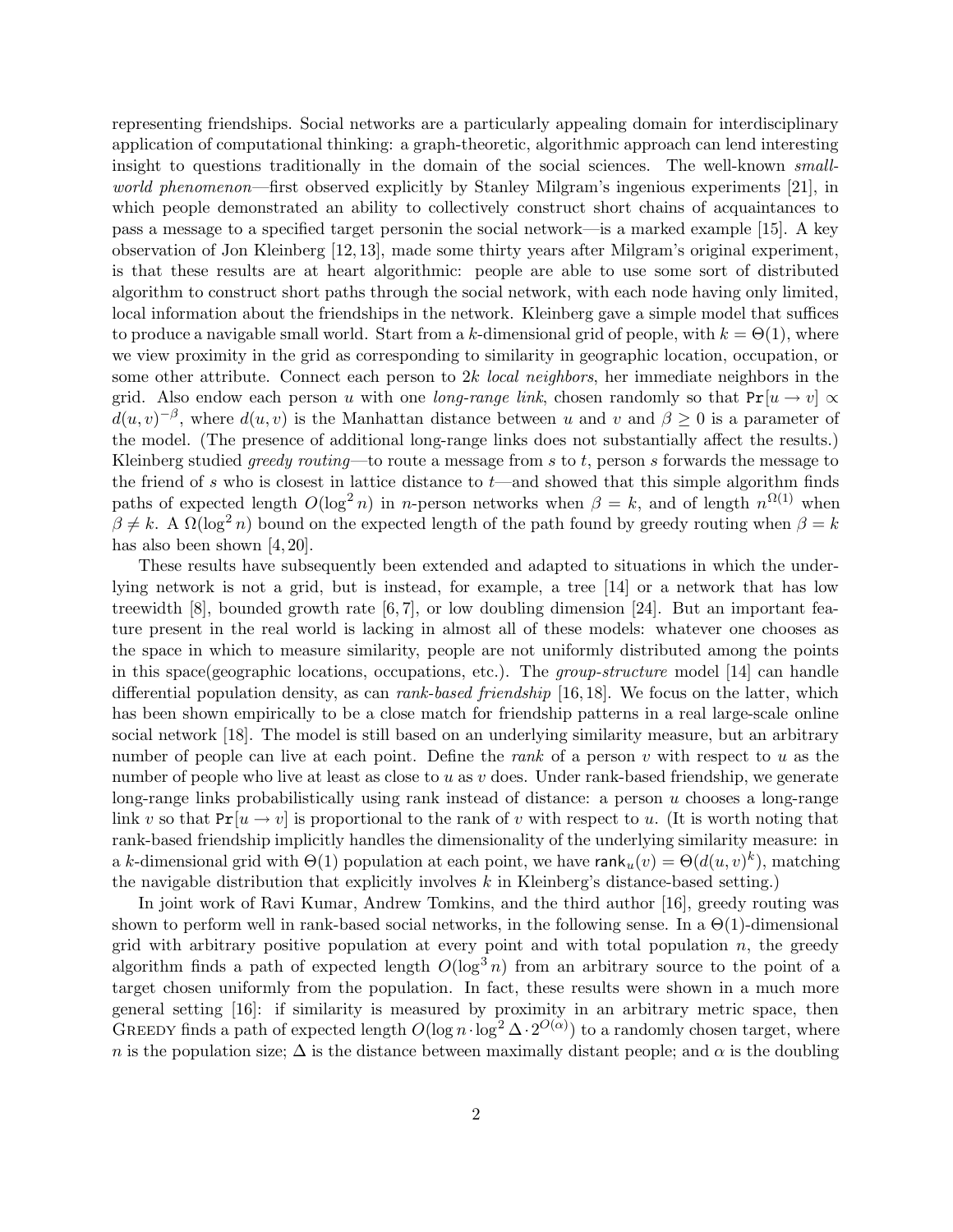dimension of the metric space, a combinatorial measure of the implicit dimensionality of the space. Formally, the doubling dimension of a metric space is the smallest  $\alpha$  such that every ball of radius r can be covered by  $2^{\alpha}$  balls of radius  $r/2$ (see [2, 10, 24], e.g.).

Our contributions. The theorem for rank-based networks with variable population densities restricted to k-dimension grids under Manhattan distance says that GREEDY finds a path of expected length  $O(\log^3 n)$  to a randomly chosen target. This result is weaker than Kleinberg's theorem in two ways: there is an additional  $O(\log n)$  factor in the path length; and there is "in expectation for a random target" in place of "for any target." (These negatives are, of course, counterbalanced by the increased generality of the model, which can handle essentially arbitrary population distributions.)

In this paper, we improve the upper bound on expected path length to  $O(\log^2 n)$  in k-dimensional grids with arbitrary population densities, closing the gap with Kleinberg's analysis of the uniformpopulation case. We achieve this bound with the *cautious-greedy algorithm*, a variation on greedy routing that we introduce. Intuitively, the greedy algorithm can get into trouble in variable-density networks as follows. Imagine a person s who only lives near points with unit population. Suppose that s has a friend u so that  $d(u,t) = d(s,t) - \varepsilon$  but the jump from s to u "overshoots" the target t. If there is a city with massive population near  $u$  (but farther from  $t$  than  $u$  is), then  $s$  may be making a mistake by choosing u as the next step in the chain: because u is in the "shadow" of the city, then we have  $Pr[s \to t] \gg Pr[u \to t]$ . Indeed, the same is true from u for all points close to t, and showing that Greedy is making progress at every step is difficult. (This difficulty seems intuitive: if s and t live 60 and 25 miles due west of New York City, respectively, then overshooting t from s by jumping to a friend in Manhattan seems like a bad idea, because the chain is now stuck inside New York's "basin of attraction.") CAUTIOUSGREEDY differs from GREEDY in that it conservatively takes local links unless there is a long-range link that halves the distance to the target, in which case it follows that link. We are able to show that, in rank-based social networks with arbitrary population distributions derived from k-dimensional grids under Manhattan distance, the expected length of the CAUTIOUSGREEDY(s, t) path for a randomly chosen target t is  $O(\log^2 n)$ . We also show that this bound is tight in the 1-dimensional case.

The result for k-dimensional grids is a corollary of our main theorem, which shows that cautiousgreedy routing performs well in expectation for social networks with similarity measures derived from arbitrary metric spaces. As usual, the performance of the algorithm depends on certain properties of the metric space, including the aspect ratio  $\Delta$  and the doubling dimension  $\alpha$ . We also uncover a new quantity  $\rho \in (0, 1]$  characterizing metric spaces, intuitively measuring the smallest "width" of each direction leaving a point in the space, that is crucial to our analysis. By analogy to the corresponding concept in photography, we call  $\rho$  the *depth of field* of the metric space. More precisely, the depth of field is the minimum over points s and t of the ratio  $r(s,t)/d(s,t)$ , where  $r(s,t)$  is the maximum radius of a ball B around t so that a shortest path from s to every point in B has the same first step. In networks with large depth of field (e.g., Manhattan distance in  $k$ dimensional grids), we can prove much better routing bounds than in networks with small depth of field (e.g., Euclidean distance in  $k$ -dimensional grids). Our main result is that CAUTIOUSGREEDY finds a path of expected length  $O(\log n \cdot \log \Delta \cdot (c\rho)^{-\alpha})$  for constant c, improving by a  $O(\log \Delta)$ factor the bound from [16] in networks with bounded  $\rho$  and  $\alpha$ .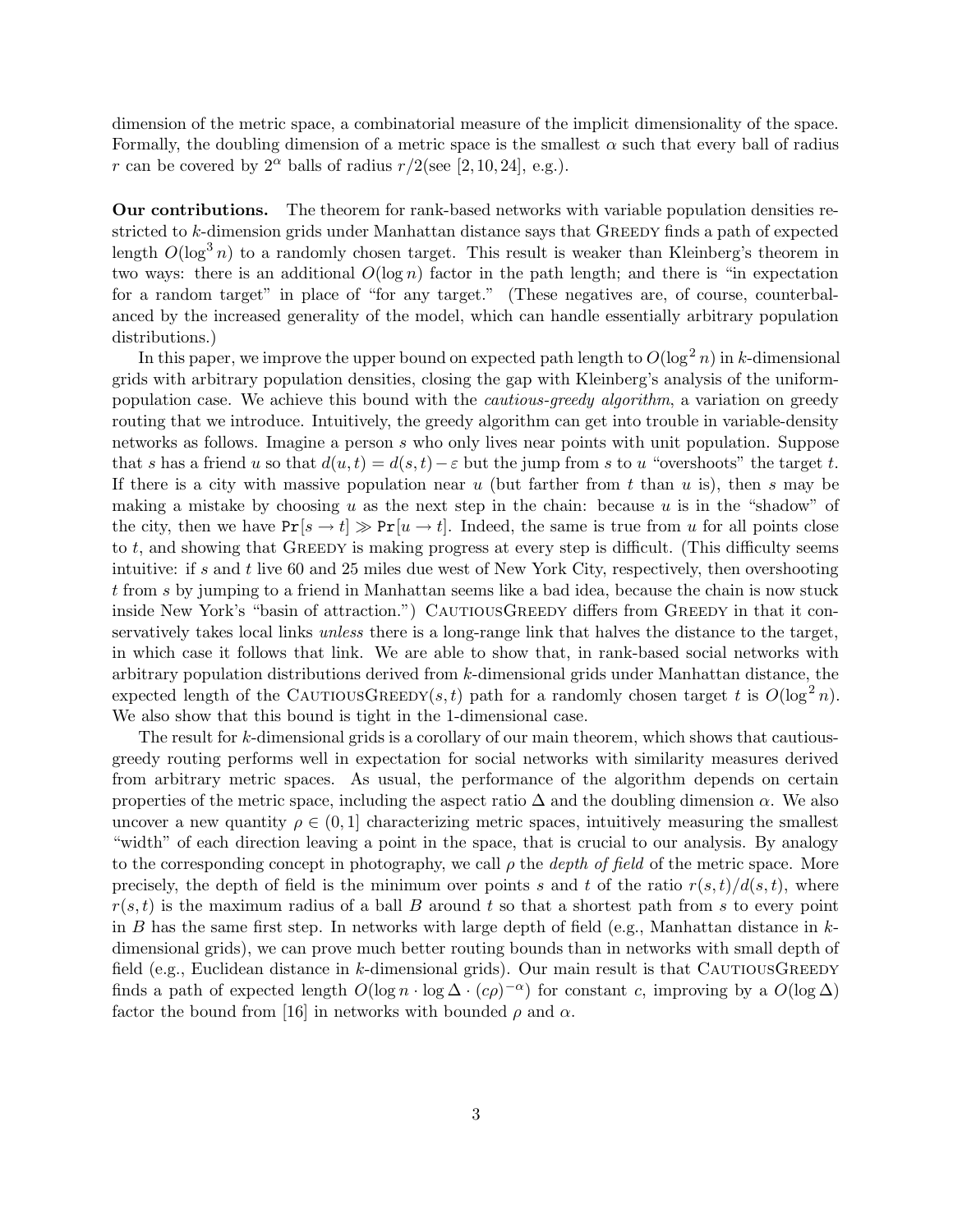**Other related work.** Although GREEDY is the most commonly analyzed decentralized socialnetwork routing algorithm, there has been significant work on other algorithms as well. Typically and in contrast to CAUTIOUSGREEDY, which still uses only completely local information in constructing the path—these algorithms endow individuals with additional structural information about the network, such as awareness of friend's friends (e.g.,  $[9, 17, 19, 20, 24]$ ). Other studies of the navigability of social networks and, in particular, good local-information algorithms for navigation have been performed, largely focusing on simulations and empirical studies of real networks (e.g., [3, 5, 23, 25]). There has also been recent relevant work in metric embeddings in which the underlying metric space can be simplified without large distortion of distances between nodes that are close together [1] and in designing peer-to-peer systems where node distributions are nonuniform in keyspace [11].

## 2 Depth of Field in Metric Spaces

Consider a metric space  $\mathcal{M} = \langle X, d \rangle$ . For convenience, throughout the paper we scale every metric space so that  $\min_{x\neq y} d(x, y) = 1$ . We first mention a few standard notions that we use throughout:

- Let  $\Delta := \max_{x,y \in X} d(x,y)$  denote the *aspect ratio* of the metric space.
- Let  $B_r(x) := \{y : d(x, y) < r\}$  denote the open radius-r ball around  $x \in X$ .
- Let  $\alpha$  denote the *doubling dimension* of the metric space:  $\alpha$  is the smallest value such that, for every  $r > 0$ , every set  $Y \subseteq X$  of radius  $2r$  can be covered by at most  $2^{\alpha}$  subsets of X, each of radius r.

We will need to develop a notion that quantifies the following intuition: if a point  $s$  is far away from a point t, then making a small step closer to t from s should bring one closer to points near t as well. We will define the *depth of field* of the metric space to quantify the notion of "near  $t$ ." (Our use of this term is inspired by the same term in photography: for a camera focused on a point  $t$ , "depth of field" refers to the range of points around  $t$  that are also in focus. A large depth of field means that many points near t are also in focus.) Let  $r > 0$  denote the largest radius so that some point u is on a shortest path from s to every point in the ball  $B_r(t)$ . The farther apart s and t are, the larger one would expect  $r$  to be; thus, we will be concerned with the ratio between  $r$  and  $d(s,t)$ .

**Definition 2.1 (Depth of field).** For arbitrary points  $s, t, u \in X$  with  $s \notin \{t, u\}$ , define  $r_u(s, t)$ as the maximum value such that

$$
\forall z \in X \qquad d(z, t) < r_u(s, t) \implies d(s, z) = d(s, u) + d(u, z).
$$

We define the depth of field of s and t as  $\rho(s,t) := \max_{u \neq s} r_u(s,t)/d(s,t)$ . The depth of field of the metric space M is  $\rho(\mathcal{M}) := \min_{s \neq t} \rho(s,t)$ .

**Lemma 2.2.** For any metric space M, we have  $0 < \rho(M) \leq 1$ .

*Proof.* Consider arbitrary distinct s,t. For sufficiently small r, the ball  $B_r(t)$  is just  $\{t\}$ . So  $r_t(s,t) > 0$ , and  $\rho(s,t) > 0$ . On the other hand, we have  $s \in B_r(t)$  for  $r > d(s,t)$ . Thus  $r_u(s,t) \leq d(s,t)$  for every u. Thus  $0 < \rho(s,t) \leq 1$ .  $\Box$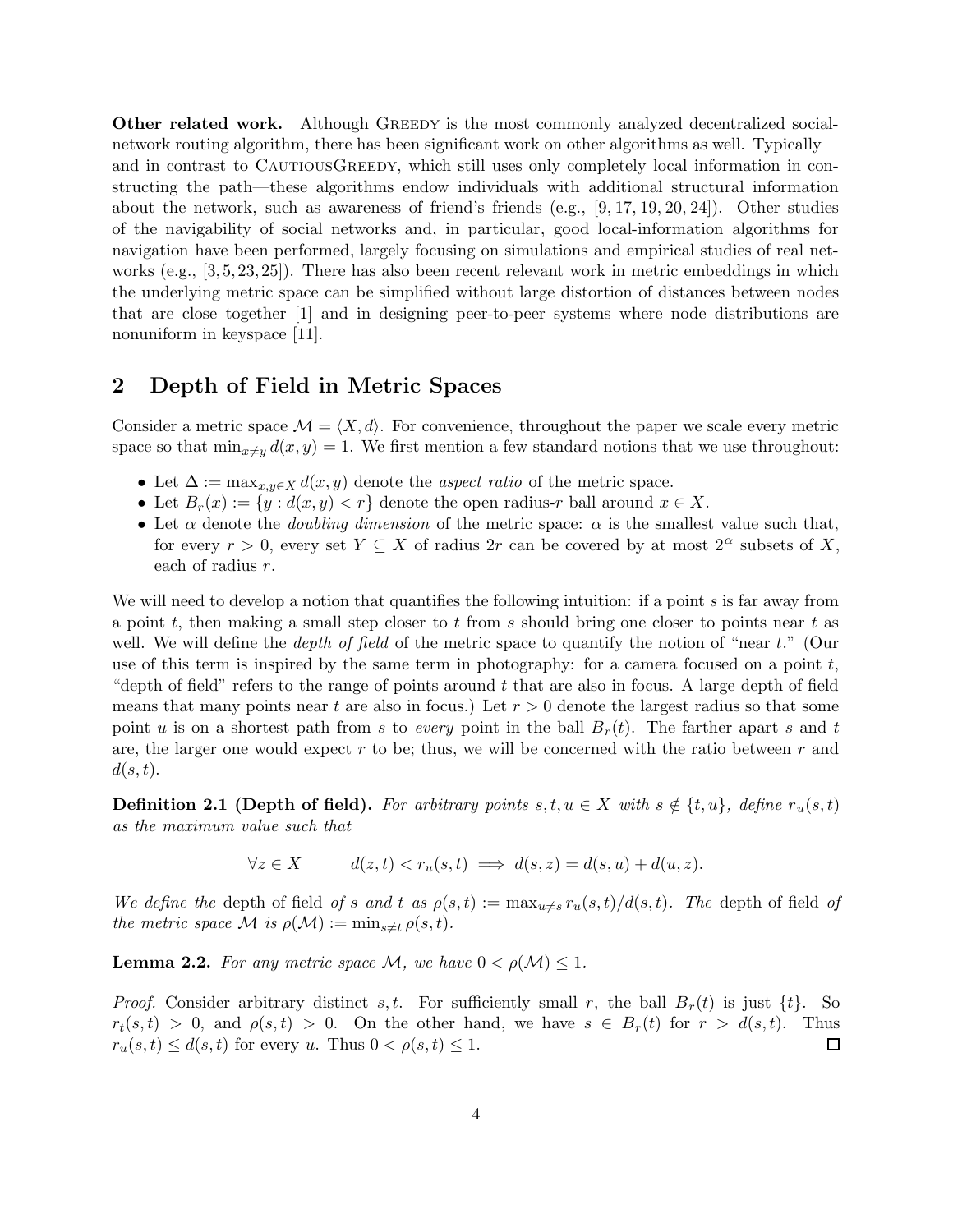One can give similar intuitive descriptions of the depth of field and the doubling dimension of a metric space: they both aim to quantify the number of distinct directions emanating from a point in the metric space. However, they measure "number of distinct directions" in different ways. Informally, doubling dimension counts something like the number of directions one can go from s; depth of field counts something like the "width" of the narrowest of these directions.

Denote depth of field and doubling dimension by  $\rho$  and  $\alpha$ , respectively. In what follows, we will find algorithms whose running times depend exponentially on  $\alpha$  and  $1/\rho$ , so we are most interested in metric spaces where both  $\alpha$  and  $1/\rho$  are bounded. To clarify the relationship between these quantities, we note metric spaces where one or the other or both of these quantities is/are small:

- a k-dimensional grid under Manhattan distance has  $\rho = 1/k$  and  $\alpha = \Theta(k)$ .
- a 2-by-n grid under Euclidean distance has  $\rho = 1/n$  and  $\alpha = \Theta(1)$ .
- a metric space in which distances are given by shortest paths in an  $n$ -node star graph (a tree with  $n-1$  leaves) has  $\rho = 1$  and  $\alpha = \log n$ .

# 3 Social Networks, Rank-based Friendship, and Routing Algorithms

A social network is a directed graph  $\langle P, E \rangle$ , where a node represents a person and an edge denotes a friendship between its endpoints. Let  $\Gamma(u)$  denote the friends of  $u \in P$ . Our general framework consists of some attributes of the people in  $P$ , with friendships derived in some way from these attributes. (We use terminology suggestive of a geographic interpretation, but other attributes are equally valid in this setting.) The attributes will be globally known to all people, but the friendships will be known only to the people involved. As a formal encoding of this framework, we consider the following structures throughout:

- a finite set  $L$  of *points*;
- a distance metric  $d: L \times L \to \mathbb{R}^{\geq 0}$  on the points (so  $\langle L, d \rangle$  is a metric space);
- a finite set  $P$  of people; and
- a location function  $\text{loc}: P \to L$  so that  $\text{loc}(u)$  is the point where  $u \in P$  lives.

We will permit ourselves to write an element u of  $P$  in contexts where an element of  $L$  is expected, with the understanding that u is shorthand for  $\text{loc}(u)$ . For  $\ell \in L$  or  $L' \subseteq L$ , let  $\text{pop}(\ell) := |\{u \in L\}|\}$  $P : \mathsf{loc}(u) = \ell$  and  $\mathsf{pop}(L') := \sum_{\ell \in L'} \mathsf{pop}(\ell)$  denote the *population* of a point or set of points. Write  $n := \text{pop}(L) = |P|$  for the total population. We will also impose a condition called *neighbor* connectivity [16] on the social networks that we consider. For every  $p, q \in P$  with  $\text{loc}(q) \neq \text{loc}(p)$ , we require that p have a friend in some location  $\ell$  such that  $d(\text{loc}(p), \ell) + d(\ell, \text{loc}(q)) = d(\text{loc}(p), \text{loc}(q)).$ (Formally, if  $G_d$  is the minimal graph on L where shortest paths correspond to the metric d, then p must have a friend in every neighbor of  $\text{loc}(p)$  in  $G_d$ .) Among other things, this guarantees that, for people  $s, t \in P$  with  $\text{loc}(s) \neq \text{loc}(t)$ , person s has a friend u with  $d(s,t) > d(u,t)$ .

### 3.1 Rank-based Friendships

For two people  $u, v \in P$ , the *rank of v with respect to u* is the number of people  $w \in P$  who are closer to u than v, so  $\operatorname{rank}_u(v) := |\{w \in P : d(u, w) < d(u, v)\}|$ . For concreteness, we will specify that rank<sub>u</sub> $(u) := 1$  for every person  $u \in P$ . Ties in distance are broken using a canonical ordering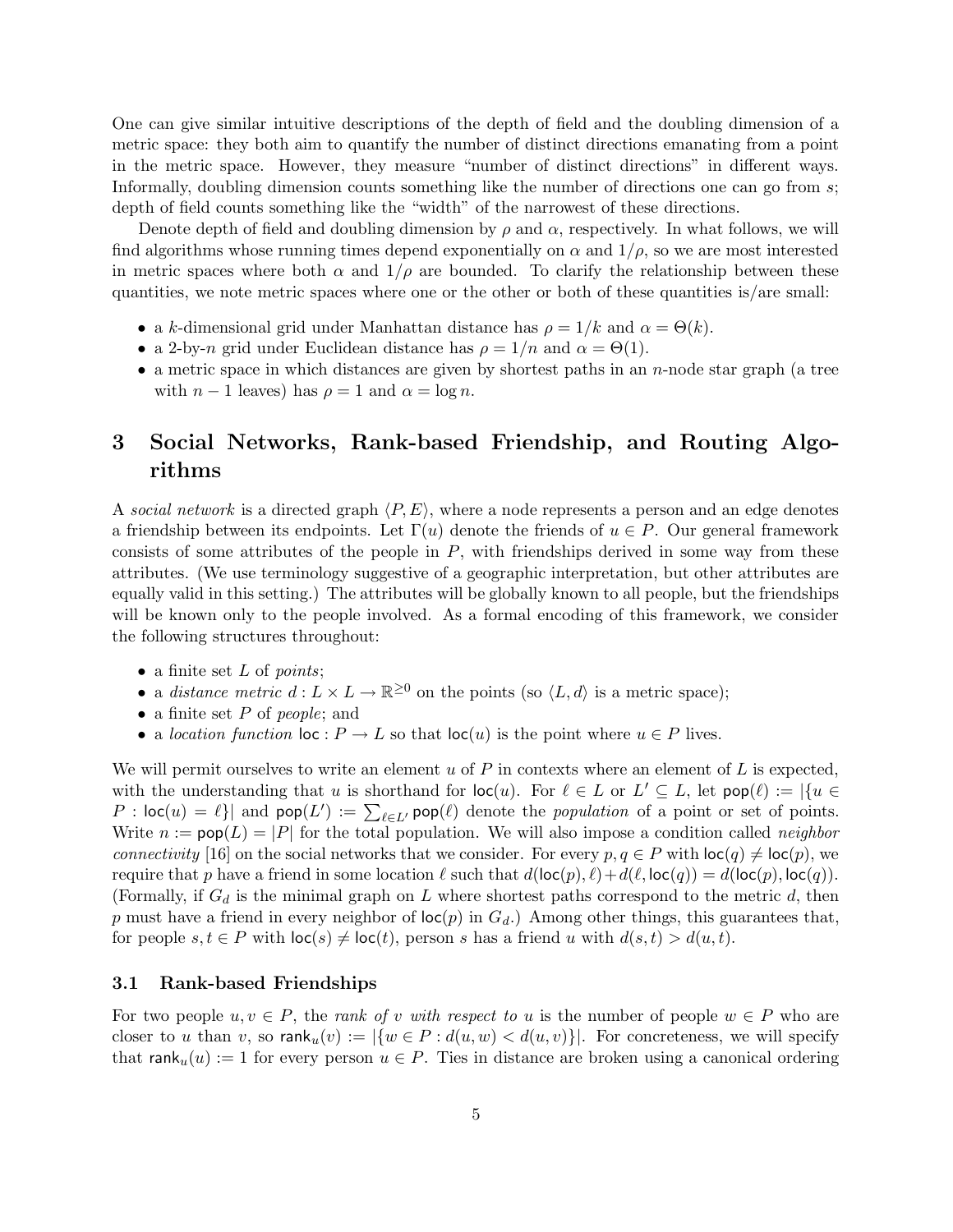on P, so for any person  $u \in P$  and any rank  $i \in \{1, \ldots, n\}$ , there is exactly one person v such that rank<sub>u</sub> $(v) = i$ . A rank-based friendship for a person  $u \in P$  is one generated as follows: a friend v is chosen randomly for u according to the probability distribution  $Pr[u]$  links to  $v \propto 1/\text{rank}_u(v)$ . Let  $H_n = \Theta(\log n)$  denote the *n*th harmonic number. By normalization, we have the following:

 $Pr[a \text{ rank-based link from } u \text{ is } u \to v] = 1/(H_n \cdot \text{rank}_u(v)).$  (1)

We endow each person with  $\geq 1$  rank-based friendship, chosen according to (1), along with an arbitrary set of local neighbors satisfying neighbor connectivity.

#### 3.2 Decentralized Routing Algorithms

Given source and target individuals  $s, t \in P$ , a routing algorithm seeks a path  $\sigma = \langle u_0, u_1, \ldots, u_k \rangle$ from  $s = u_0$  to  $u_k$  with  $\text{loc}(u_k) = \text{loc}(t)$  in the graph  $\langle P, E \rangle$ . (We do not model routing within points in this paper.) A decentralized algorithm computes the next step  $u_{i+1}$  from the current person  $u_i$ without taking the entire graph  $\langle P, E \rangle$  as input: only the edges in E incident to  $u_i$  are available to the algorithm. (Full information about  $L, d, P$ , and loc is available to the algorithm; thus, for example, a person s can compute  $r_u(s,t)$  for any  $u,t$  in the sense of Def. 2.1.) We focus on two particular decentralized algorithms. Under the well-studied greedy algorithm, the current person  $u_i$ simply chooses her friend who is closest to  $t$  as the next step in the path. We also introduce and analyze the *cautious-greedy algorithm*, which is a conservative variant of GREEDY that refuses to take long jumps that do not make significant progress (specifically, by halving the distance) to the target, instead opting for a "safe" local link.

 $C$ AUTIOUS $G$ REEDY $(s,t)$ :

(halving step.) Let  $u := \operatorname{argmin}_{u \in \Gamma(s)} d(u,t)$ . If  $d(u,t) \leq \frac{d(s,t)}{2}$  $\frac{s(t)}{2}$ , forward to u. (nonhalving step.) Else forward to  $\arg\max_{u \in \Gamma(s)} r_u(s,t)$  in the sense of Def. 2.1.

**Lemma 3.1.** Suppose the network is neighbor connected and let  $\rho$  be the depth of field of  $\langle L, d \rangle$ . If CAUTIOUSGREEDY(s,t) takes a nonhalving step from s to w, then  $d(s, z) = d(s, w) + d(w, z)$  for every z such that  $d(z,t) < \rho \cdot d(s,t)$ . П

*Proof.* Let  $v^*$  be the person so that  $r_{v^*}(s,t)$  is maximized, so that  $\rho \leq \rho(s,t) = r_{v^*}(s,t)/d(s,t)$ and, for every z such that  $d(z, t) < r_{v^*}(s, t)$ , we have

$$
d(s, z) = d(s, v^*) + d(v^*, z).
$$
\n(2)

Let  $G_d$  denote the minimal graph where shortest paths correspond to the metric d, and let  $\Gamma_G(s)$ denote the neighbors of s in  $G_d$ . By definition of neighbor connectivity, there is a local link from s to every neighbor of s in  $G_d$ . In particular, there is a link from s to a  $u \in \Gamma_G(s)$  so that

$$
d(s, v^*) = d(s, u) + d(u, v^*),
$$
\n(3)

because shortest paths in  $G_d$  correspond to distances under d. We claim, then, that  $r_u(s,t) \geq$  $r_{v^*}(s,t)$ . For every z such that  $d(z,t) < r_{v^*}(s,t)$ :

$$
d(s, z) = d(s, v^*) + d(v^*, z)
$$
 by (2)

$$
= d(s, u) + d(u, v^*) + d(v^*, z)
$$
 by (3)

$$
\geq d(s, u) + d(u, z)
$$
  
\n
$$
\geq d(s, u) + d(u, z)
$$
  
\n
$$
d(u, v^*) + d(v^*, z) \geq d(u, z)
$$
 by triangle inequality  
\n
$$
d(s, u) + d(u, z) \geq d(s, z)
$$
 by triangle inequality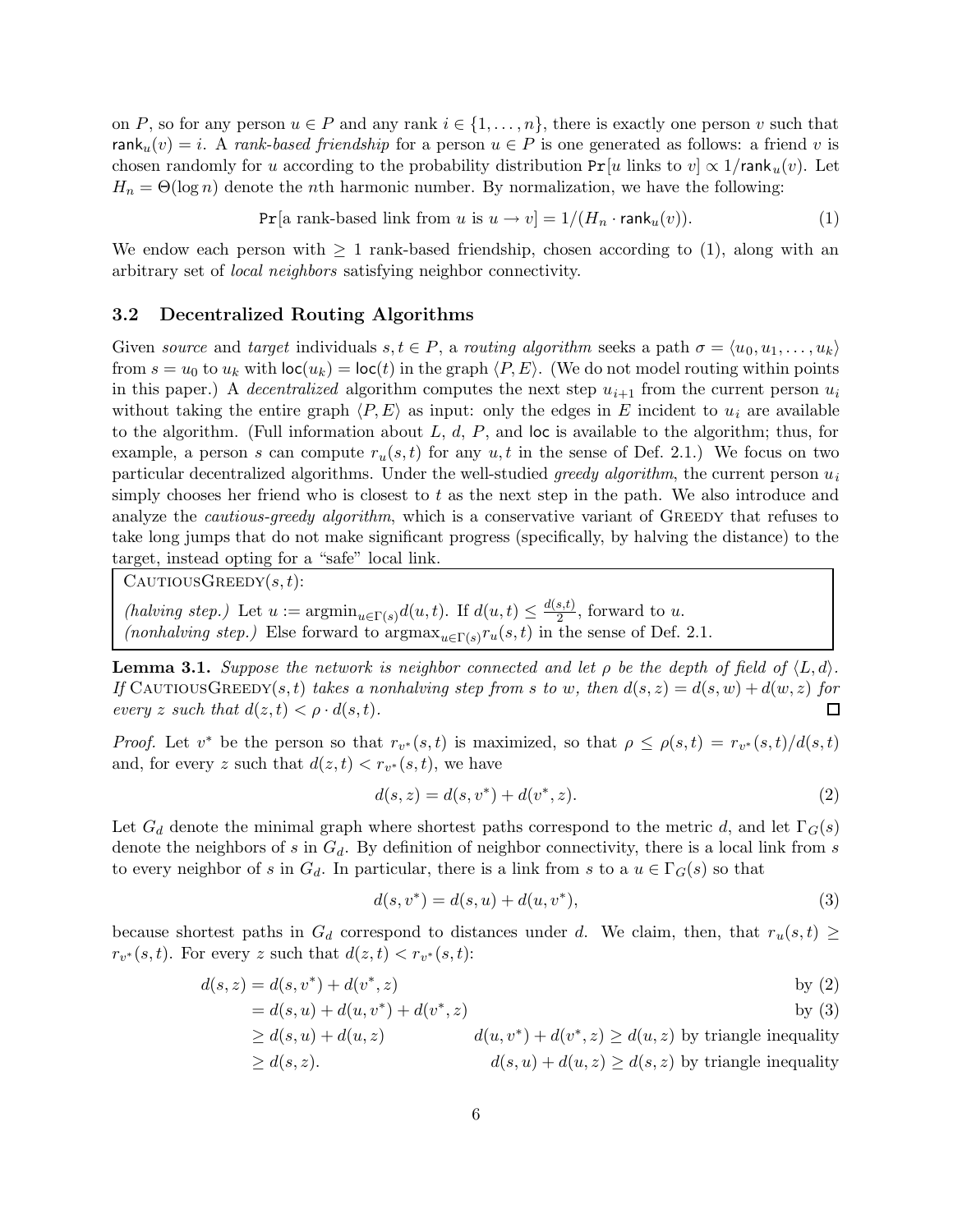Because  $d(s, z) \ge d(s, u) + d(u, z) \ge d(s, z)$  for every z such that  $d(z, t) < r_{v^*}(s, t)$ , we in fact have that  $d(s, z) = d(s, u) + d(u, z)$  for every such z, and therefore  $r_u(s, t) \ge r_{v^*}(s, t)$ . By the assumption of neighbor connectivity, then, person s has a link to a person u with  $r_u(s,t) \ge r_{v^*}(s,t) \ge \rho \cdot d(s,t)$ . Therefore the person w to whom s forwards must have  $r_w(s,t) \ge r_u(s,t) \ge \rho \cdot d(s,t)$ .  $\Box$ 

As a corollary, we note that both GREEDY and CAUTIOUSGREEDY make strict progress towards their targets in every step. Among other things, this fact guarantees that every person is encountered only once by a run of the algorithm. Thus we can invoke the principle of deferred decisions in our analysis (see [22]): we proceed as if the long-range links of each person are generated only once the algorithm encounters that person.

## 4 An Upper Bound for Cautious Greedy Routing

Consider fixed L, d, P, loc as defined previously. Let  $\rho$  and  $\alpha$ , respectively, denote the depth of field and doubling dimension of the metric space  $\langle L, d \rangle$ . We will be interested in the length of the path found by CAUTIOUSGREEDY(s, t), where  $s \in P$  is arbitrary and  $t \in P$  is chosen uniformly at random from the population. Most of our effort will be focused on analyzing the number of steps required to halve the distance to the target—or, more precisely, to reach a person  $u$  such that  $d(u,t) < 2^{i-1}$  from a source s when t is chosen randomly from  $\{t : d(s,t) < 2^i\}.$ 

### Halving the distance to the target

Fix a source person s and some integer  $i \in \mathbb{Z}^{\geq 1}$ . Let  $B := B_{2^i}(s)$  denote the ball of radius  $2^i$ around s. It will turn out to be handy to fix notation for  $D := B_{2^i}(s) - \{z : d(s, z) \leq 2^{i-1}\},\$ "donut" formed by removing the (closed) ball of radius  $2^{i-1}$  centered at s from B.

We will use a cover of B by a small (in terms of  $\alpha$  and  $1/\rho$ ) set of balls of radius  $\rho \cdot 2^{i-2}$ . This radius is chosen carefully to ensure the following: whenever we take a nonhalving step towards target t from a node u with  $d(u,t) \geq 2^{i-1}$ , we have stepped along a shortest path to every node in the ball containing  $t$  that is included in the cover.

**Lemma 4.1.** There is a set  $\mathscr{Q} \subseteq B$  where  $|\mathscr{Q}| \leq (8/\rho)^{\alpha}$  and  $\bigcup_{\ell \in \mathscr{Q}} B_{\rho \cdot 2^{i-2}}(\ell) \supseteq B$ .

Proof sketch. By repeatedly applying the definition of doubling dimension, we find that we can cover B with a set of at most  $2^{(3+\log_2(1/\rho))\alpha} = (8/\rho)^{\alpha}$  balls of radius at most  $\rho \cdot 2^{i-2}$  that cover B. We let  $\mathscr Q$  denote the set of their centers.  $\Box$ 

Throughout this section, fix  $\mathscr Q$  to denote this set, so that, for every  $u \in B$ , there exists a point  $q \in \mathscr Q$ such that  $d(u,q) \leq \rho \cdot 2^{i-2}$ . Write  $q(u) := \operatorname{argmin}_{q \in \mathcal{Q}} d(q,u)$ , and write  $C(u) := B \cap B_{\rho \cdot 2^{i-2}}(q(u))$ . Notice that  $u \in C(u)$ .

**Lemma 4.2.** Let  $t \in B$  be arbitrary. Suppose CAUTIOUSGREEDY(s,t) arrives at node u with  $d(u,t) > 2^{i-1}$ . Let  $v \in C(t)$  be arbitrary. Then  $B_{d(u,v)}(u) \subseteq B$ .

*Proof by induction on the number of steps taken by* CAUTIOUSGREEDY(s, t). If no steps have been taken by CAUTIOUSGREEDY(s, t), then the claim is trivial, because  $u = s$  and  $C(t) \subseteq B$ . Otherwise, suppose that u was reached by a step from a node  $w$ . Notice that every step that CAUTIOUSGREEDY(s,t) has taken before reaching u must be nonhalving: otherwise, there was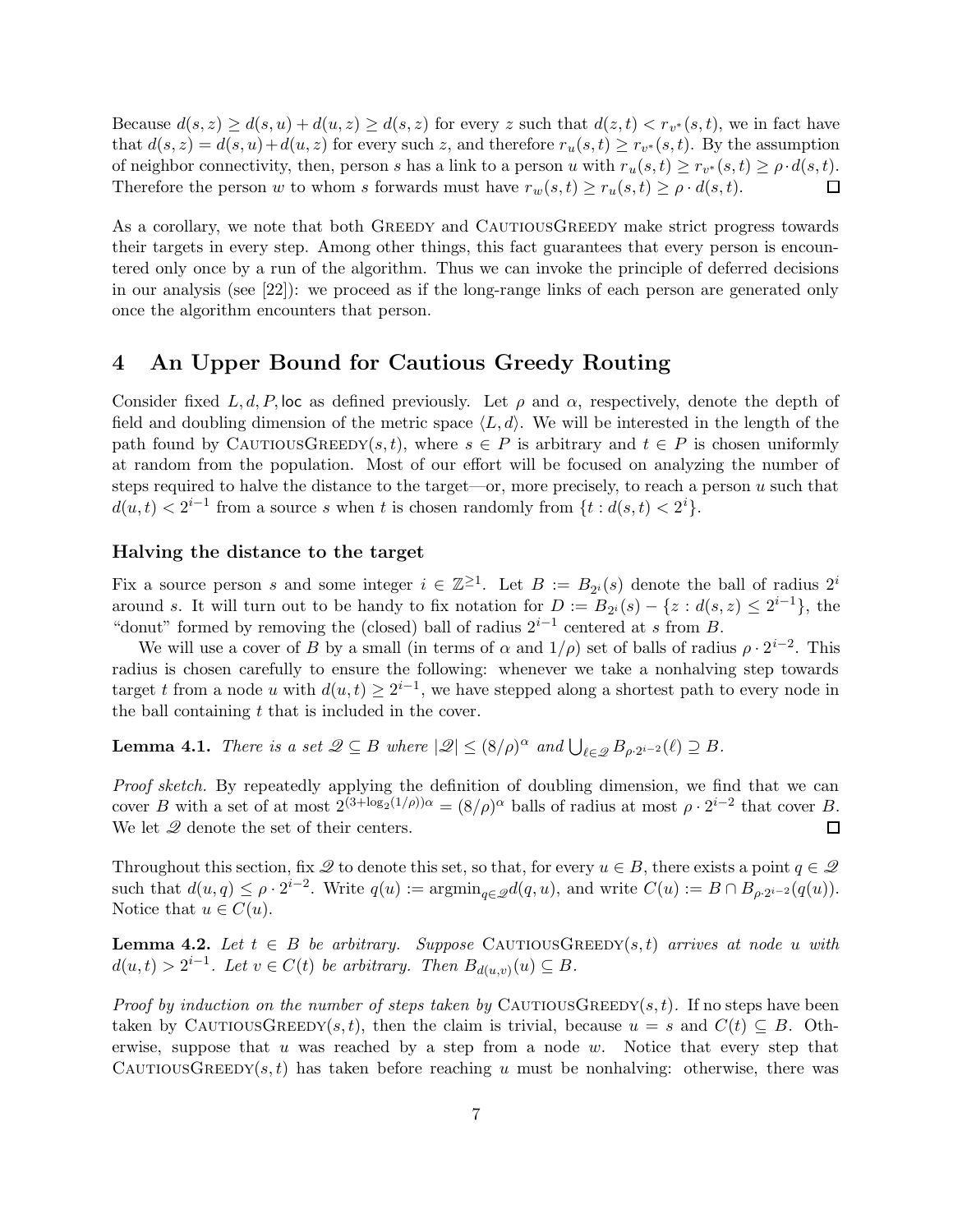a halving step from some  $u^*$  with  $d(s,t) \geq d(u^*,t)$  to a neighbor  $v^*$  with  $d(v^*,t) \leq d(u^*,t)/2$ ; but then u would not satisfy the conditions of the lemma, as  $d(v^*,t) \leq d(u^*,t)/2 \leq d(s,t)/2 \leq 2^{i-1}$ . Observe that  $d(v, t) < \rho \cdot 2^{i-1}$ :

$$
d(v,t) \le d(v,q(t)) + d(q(t),t) < (\rho \cdot 2^{i-2}) + (\rho \cdot 2^{i-2}) = \rho \cdot 2^{i-1}.
$$

by the triangle inequality and the fact that  $v, t \in C(t) \subseteq B_{\rho \cdot 2^{i-2}}(q(t))$  by the definition of v and  $C(t)$ . We also have that  $d(w, t) > d(u, t) > 2^{i-1}$  by assumption. Therefore, because we took a nonhalving step from w to u, Lemma 3.1 implies that  $d(w, v) = d(w, u) + d(u, v)$ , because  $d(v, t) < \rho \cdot 2^{i-1}$ implies  $d(v, t) < \rho \cdot d(w, t)$ . To complete the proof of the lemma, consider a generic point x. We show that  $x \in B_{d(u,v)}(u) \implies x \in B$ :

$$
x \in B_{d(u,v)}(u) \iff d(x, u) < d(u, v)
$$
\n
$$
\iff d(x, u) < d(w, v) - d(w, u) \quad (d(w, v) = d(w, u) + d(u, v) \text{ as above})
$$
\n
$$
\implies d(x, w) < d(w, v) \quad (d(x, w) \le d(x, u) + d(u, w) \text{ by the triangle inequality})
$$
\n
$$
\iff x \in B_{d(w,v)}(w)
$$
\n
$$
\implies x \in B \quad (\text{inductive hypothesis}).
$$

Thus  $B_{d(u,v)}(u) \subseteq B$ , as desired.

For an arbitrary target  $t \in B$ , let  $X_t$  be a random variable denoting the number of steps that CAUTIOUSGREEDY(s,t) takes before it reaches a person u with  $d(u,t) \leq 2^{i-1}$ . Note that, for  $t \in B - D$ , we have  $X_t = 0$ : the node s itself satisfies the desired condition for u. For  $t \in D$ , it suffices to reach a node  $u \in C(t)$ : we have

$$
d(u,t) \le d(u,q(t)) + d(q(t),t) < \rho \cdot 2^{i-2} + \rho \cdot 2^{i-2} = \rho \cdot 2^{i-1} \le 2^{i-1}
$$

by the triangle inequality, the definition of  $C(t)$  and  $q(t)$  and the fact that  $t \in C(t)$ , and Lemma 2.2. Note CAUTIOUSGREEDY(s, t) will take a halving step to follow a link to any node in  $C(t)$  if  $d(s,t)$  $2^{i-1}$ , as  $d(u,t) < 2^{i-2} < d(s,t)/2$ ; thus it suffices to compute the probability that a node has a link to  $C(t)$ .

**Lemma 4.3.** For  $t \in D$ , we have  $\mathbb{E}[X_t] \leq H_n \cdot \text{pop}(B) / \text{pop}(C(t)).$ 

*Proof.* Suppose CAUTIOUSGREEDY has generated a partial path to t and that u is the last node on that path. If  $d(u,t) \leq 2^{i-1}$ , we are done, so consider a node u such that  $2^{i-1} < d(u,t) \leq d(s,t) \leq 2^i$ , as every step of CAUTIOUSGREEDY moves closer to the target  $t$ . The probability that a rank-based link from such a node u goes into  $C(t)$  is

$$
\Pr[u \to C(t)] = \sum_{v \in C(t)} \frac{1}{H_n \cdot \text{rank}_u(v)} \ge \sum_{v \in C(t)} \frac{1}{H_n \cdot \text{pop}(B)} = \frac{\text{pop}(C(t))}{H_n \cdot \text{pop}(B)} \tag{4}
$$

by (1) and Lemma 4.2. Thus at every step while CAUTIOUSGREEDY is farther than  $2^{i-1}$  from the target, the probability of the current node having a rank-based link to  $C(t)$  is given by (4). Thus the expected number of steps until CAUTIOUSGREEDY either reaches a point within distance  $2^{i-1}$  of t through nonhalving steps or reaches a person in  $C(t)$  via a halving step is no larger than the expected waiting time for success in geometric random process with success probability  $\mathsf{pop}(C(t))/(H_n \cdot \mathsf{pop}(B)).$  The claim follows.  $\Box$ 

$$
\Box
$$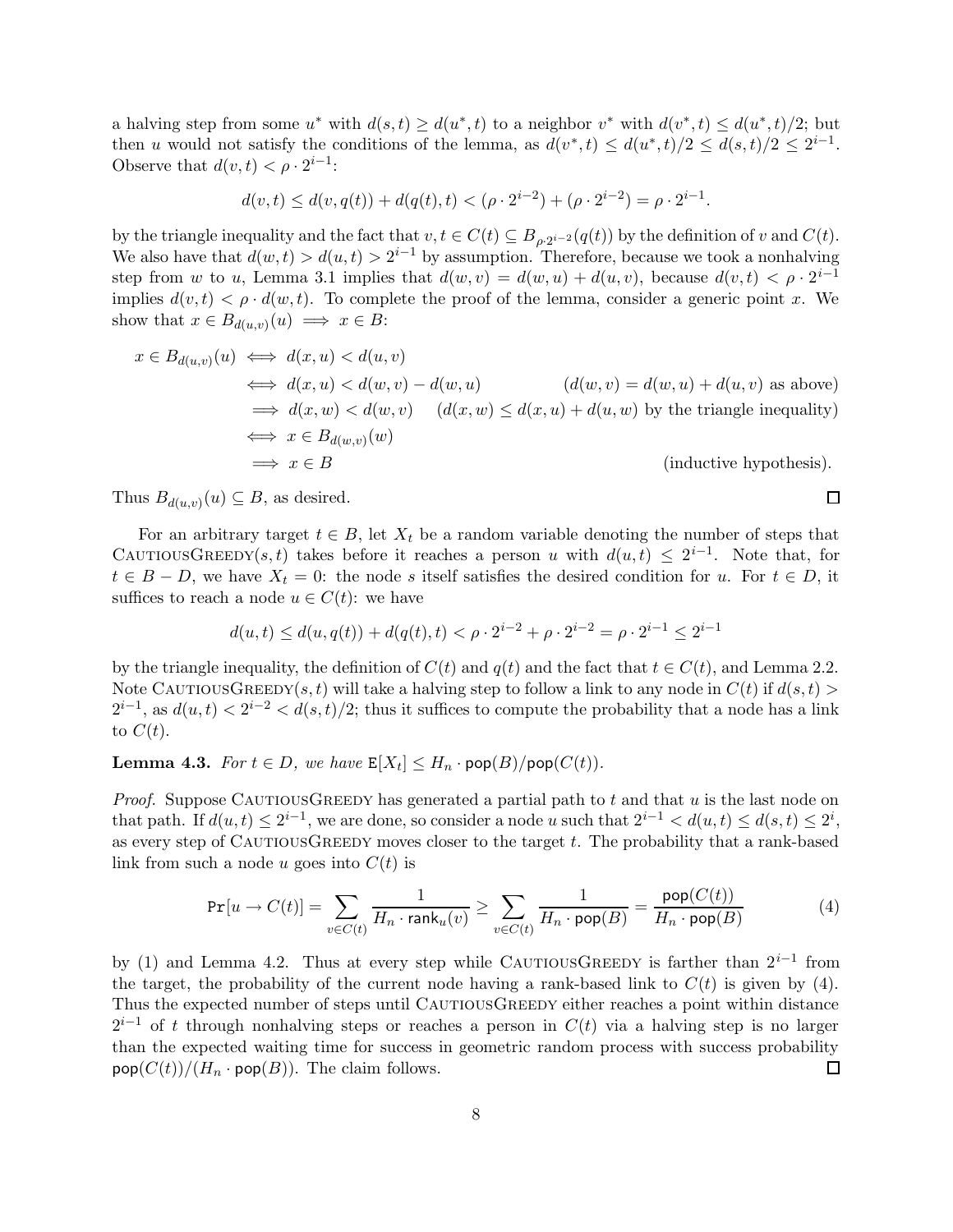Lemma 4.4. Let t be a target chosen uniformly at random from B. Then the expected length of CAUTIOUSGREEDY(s,t) before it arrives at some node u with  $d(u,t) \leq 2^{i-1}$  is at most  $|\mathscr{Q}| \cdot H_n$ , where the expectation is taken both over the random construction of the network and over the random choice of t.

*Proof.* Let X be a random variable denoting the length of the path found by CAUTIOUSGREEDY(s,t) before it arrives at a node u with  $d(u,t) \leq 2^{i-1}$  when t is drawn uniformly at random from B. Then

$$
E[X] = E[X | t \in D] \cdot Pr[t \in D | t \in B]
$$
  
\n
$$
+ E[X | t \in B - D] \cdot Pr[t \in B - D | t \in B]
$$
  
\n
$$
= E[X | t \in D] \cdot Pr[t \in D | t \in B]
$$
  
\n
$$
= \left[ \sum_{t \in D} E[X_t] \cdot \frac{1}{\text{pop}(D)} \right] \cdot \frac{\text{pop}(D)}{\text{pop}(B)}
$$
  
\n
$$
\leq \sum_{t \in D} \frac{H_n \cdot \text{pop}(B)}{\text{pop}(C(t))} \cdot \frac{1}{\text{pop}(D)} \cdot \frac{\text{pop}(D)}{\text{pop}(B)}
$$
  
\n
$$
= H_n \sum_{t \in D} \frac{1}{\text{pop}(C(t))}
$$
  
\n
$$
= H_n \sum_{q \in \mathcal{Q}} \frac{\text{pop}(C(q))}{\text{pop}(C(q))}
$$
  
\n
$$
= H_n \cdot |\mathcal{Q}|.
$$

#### Reaching the target

Lemma 4.4 establishes that, for a fixed source  $s$  and a fixed  $i$ , the expected number of steps for CAUTIOUSGREEDY to get to within distance  $2^{i-1}$  of a target chosen uniformly at random from the ball of radius  $2^i$  around s is small as long as  $|\mathscr{Q}|$  is small. By repeated invocations of this lemma, we can establish a polylogarithmic upper bound on the expected length of the path found by CAUTIOUSGREEDY:

**Theorem 4.5.** Fix a neighbor-connected rank-based social network with population size n, depth of field  $\rho$ , doubling dimension  $\alpha$ , and aspect ratio  $\Delta$ . Let s be an arbitrary source person, and let t be a target person chosen uniformly at random from the population. Then the expected length of the CAUTIOUSGREEDY(s, t) path from s to  $\text{loc}(t)$  is  $O(\log n \cdot \log \Delta \cdot (8/\rho)^{\alpha})$ , where the expectation is taken over both the random construction of the network and the random choice of  $t$ .

*Proof.* Let  $Y_{u,i}$  be a random variable that denotes the number of people that CAUTIOUSGREEDY $(u,t)$ encounters before it reaches a person within distance  $2^{i-1}$  of a target t chosen uniformly at random from  $B_{2^i}(u)$ . For any u and i, by Lemma 4.4, we have  $\mathbb{E}[Y_{u,i}] \leq |\mathcal{Q}| \cdot H_n \leq (8/\rho)^{\alpha} \cdot H_n$ . Choose a target t uniformly at random from the population. For any u and any i, conditioned on  $d(u, t) < 2^i$ , the target t is a uniformly chosen person from  $B_{2^i}(u)$ . Thus, starting from any source node  $u_i$ , conditioned on the distance to the target being at most  $2^i$ , the expected number of steps before CAUTIOUSGREEDY reaches a node within distance  $2^{i-1}$  of the target is  $O(\log n \cdot (8/\rho)^{\alpha})$ . The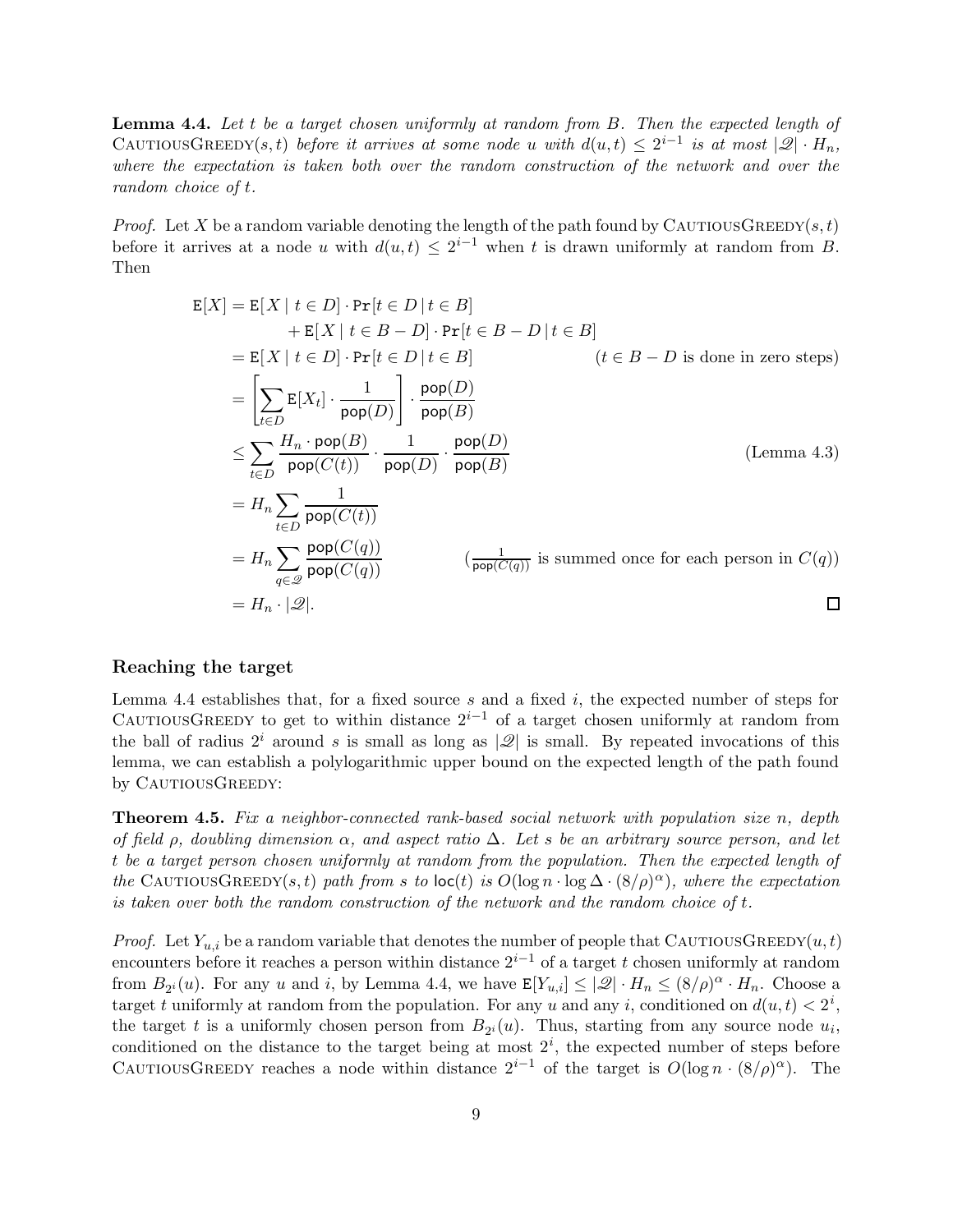total length of the CAUTIOUSGREEDY(s, t) is at most the number of steps required to reduce the distance to the target from  $\Delta$  down to  $1/2$ —i.e.,  $O(\log \Delta)$  iterations of this process. By linearity  $\Box$ of expectation and the above bound, the theorem follows.

## 5 A Tight Lower Bound on Cautious Greedy

We have shown that  $\mathbf{E}_{t}[[\text{CAUTIONGREEDY}(s,t)]] = O(\log^{2} n)$  in networks with constant doubling dimension, constant depth of field, and aspect ratio that is polynomial in the population size. In this section, we exhibit a network with  $\alpha = \Theta(1)$ ,  $1/\rho = \Theta(1)$ , and  $\Delta = n$  such that the expected length of the path CAUTIOUSGREEDY(s,t) for a randomly chosen t is  $\Omega(\log^2 n)$ . Our results rely heavily on a lower bound proven by Martel and Nguyen  $[20]$  on GREEDY: in a k-dimensional grid with  $Pr[u \to v] \propto d(u, v)^{-k}$ , for any source-target pair  $\langle s, t \rangle$  with  $d(s, t) > cn$ , the expected length of GREEDY(s, t) is  $\Omega(\log^2 n)$ , where a dependence on the constant c is hidden by the  $\Omega(\cdot)$ . Because rank-based link probabilities differ by only a constant factor from  $Pr[s \to t] \propto d(s,t)^{-k}$ in uniform-population grids [16], we need only connect CAUTIOUSGREEDY to GREEDY to derive a lower bound.

Consider a uniform-population rank-based social network  $\mathcal{R}^n_{uniform}$  where the underlying metric space is a ring (that is, we take  $L = \{0, 1, \ldots, n\}$  and  $d(i, j) = \min(|i - j|, |j - i|)$  and exactly one person living at each point). For a target person t, write  $g_s(t) := E[|G_{REEDY}(s,t)|]$  and  $c_s(t) := E[|C_A \text{UTIOUSGREEDY}(s,t)||]$  to denote the expected length of the paths found by the two algorithms to a particular target  $t$ . (Here the expectation is taken only over the random choices of the rank-based friendships.)

**Lemma 5.1.** In  $\mathcal{R}^n_{uniform}$ , (i) if  $n/4 \geq d(s',t) \geq d(s,t)$ , then  $g_{s'}(t) \geq g_s(t)$ ; and (ii) if  $d(s,t) \leq n/4$ , then  $c_s(t) \geq g_s(t)$ . 口

(The proofs, both by induction on  $d(s,t)$ , are omitted due to space constraints; the proof of claim (ii) relies on claim (i).)

**Theorem 5.2.** In  $\mathcal{R}_{uniform}^n$ , for any source s and a target t chosen uniformly at random from the population, CAUTIOUSGREEDY(s,t) has expected length  $\Omega(\log^2 n)$ .

*Proof.* For any constant  $c \in (0, 1/4)$ , there are  $\Omega(n)$  people t with  $cn < d(s,t) \leq n/4$ . Thus with  $\Omega(1)$  probability, the random target t satisfies  $cn < d(s,t) \leq n/4$ . For any such target t, the expected length of CAUTIOUSGREEDY(s, t) satisfies  $c_s(t) \geq g_s(t) = \Omega(\log^2 n)$  by Lemma 5.1(ii) and the aforementioned theorem of Martel and Nguyen [20], trivially adapted to handle the differences between the distance-based and rank-based models, which can affect probabilities by a constant factor. For a constant fraction of the choices of t, then, we have an  $\Omega(\log^2 n)$  bound on the expected length of CAUTIOUSGREEDY $(s,t)$ .  $\Box$ 

# 6 Future Directions

We have shown that, in rank-based networks, cautious-greedy routing performs well, in expectation for a randomly chosen target, as long as the underlying metric space has small aspect ratio, small doubling dimension, and large depth of field. In particular, we have been able to improve by a  $O(\log \Delta)$  factor the results on GREEDY [16]. But two natural questions remain: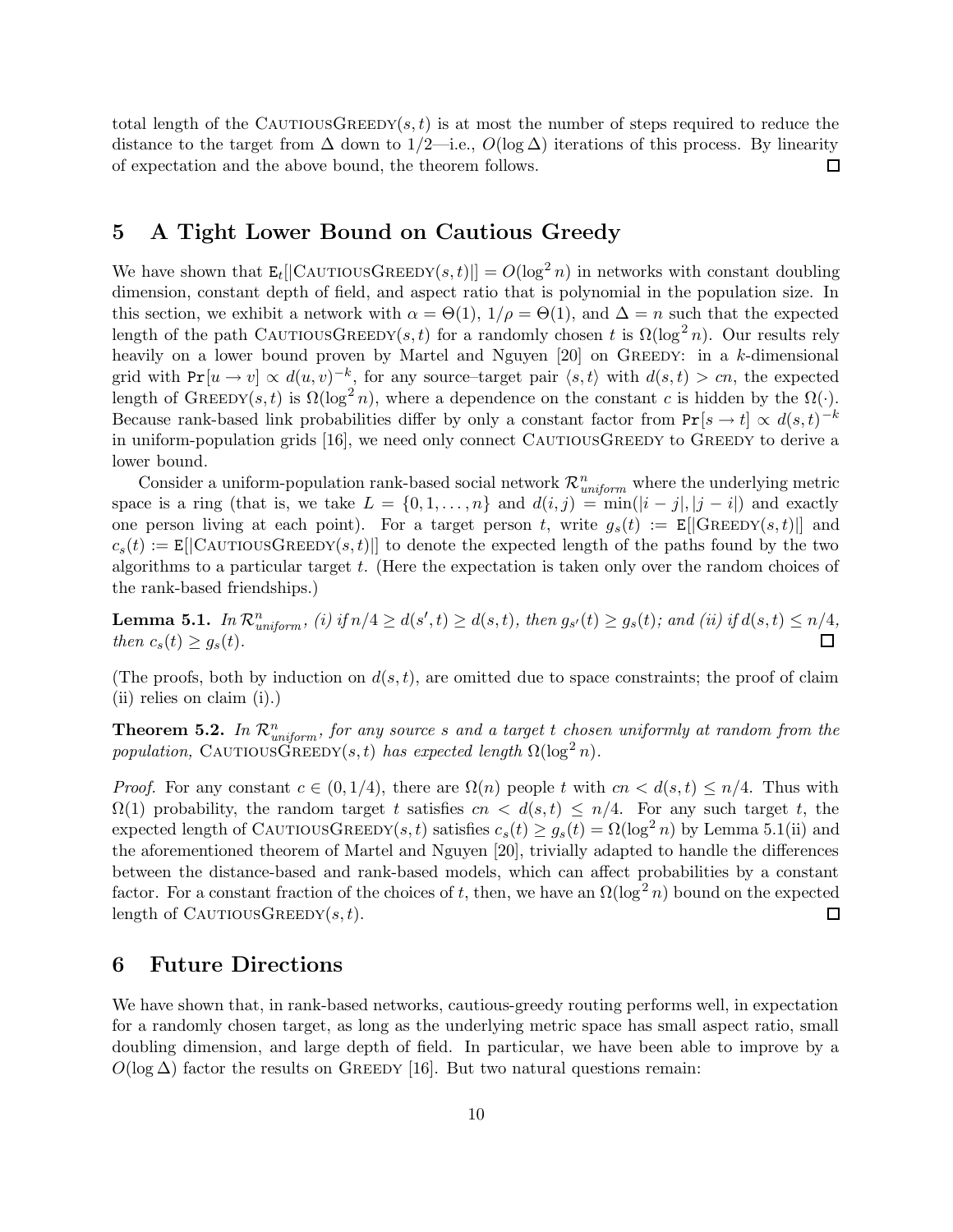- Is the expected length of the path found by GREEDY to a randomly chosen target also short, say  $O(\log^2 n)$  in a  $\Theta(1)$ -dimensional grid under Manhattan distance? (Or can CAUTIOUSGREEDY be much better than GREEDY?)
- Do either GREEDY or CAUTIOUSGREEDY achieve short paths—say of length  $O(\log^{\Theta(1)}(n +$  $\Delta$ ) ·  $f(\rho,\alpha)$ —for an *arbitrary* target (in expectation only over the random construction of the network)?

In fact, these questions appear to be intimately connected. In Sect. 1, we gave an example in which GREEDY appears to hurt itself by taking a long-range link that brings it very close to a "distracting" point of high population, which attracts a large fraction of the rank-based links from people that GREEDY subsequently encounters. But it is not too hard to see that GREEDY "escapes" from the shadow of a distracting point in  $polylog(n)$  steps, because there is a reasonable probability of increasing one's distance from the distraction by a factor of  $3/2$  at any step. However, it is an open question as to whether some adversarial construction of a set of distracting points of various sizes might cause a particular target to be hard to reach efficiently. This question appears to be closely related to the question of whether the distracting points that GREEDY may encounter in fact substantially slow down its performance. (For example, a natural analogue to Lemma 4.2 does not appear to hold for GREEDY unless the ball  $B$  is expanded, as was done in previous analysis [16], which had the carryover effect of the extra logarithmic factor.)

It would also be interesting to better understand the role of the depth of field of the metric space. It is known, for example, that for doubling dimension  $\alpha = \omega(\log \log n)$ , there is no decentralized routing algorithm that achieves polylogarithmic routing time for all pairs of nodes [10]. The interaction between doubling dimension and depth of field is an interesting direction for further study—for example, is there a similar lower bound in networks with low doubling dimension but very small depth of field?

# 7 Acknowledgements

Thanks to Esteban Arcaute, Seth Gilbert, Ravi Kumar, Jeff Ondich, Andrew Tomkins, and Sergei Vassilvitskii for helpful conversations.

# References

- [1] Ittai Abraham, Yair Bartal, and Ofer Neiman. Local embeddings of metric spaces. In Symposium on Theory of Computing, pages 631–640, June 2007.
- [2] Ittai Abraham, Cyril Gavoille, Andrew Goldberg, and Dahlia Malkhi. Routing in networks with low doubling dimension. In *Intl. Conf. on Distributed Computing Systems*, July 2006.
- [3] Lada A. Adamic and Eytan Adar. How to search a social network. Social Networks, 27(3):187– 203, July 2005.
- [4] Lali Barrière, Pierre Fraigniaud, Evangelos Kranakis, and Danny Krizanc. Efficient routing in networks with long range contacts. In Intl. Symp. on Distributed Computing, pages 270–284, October 2001.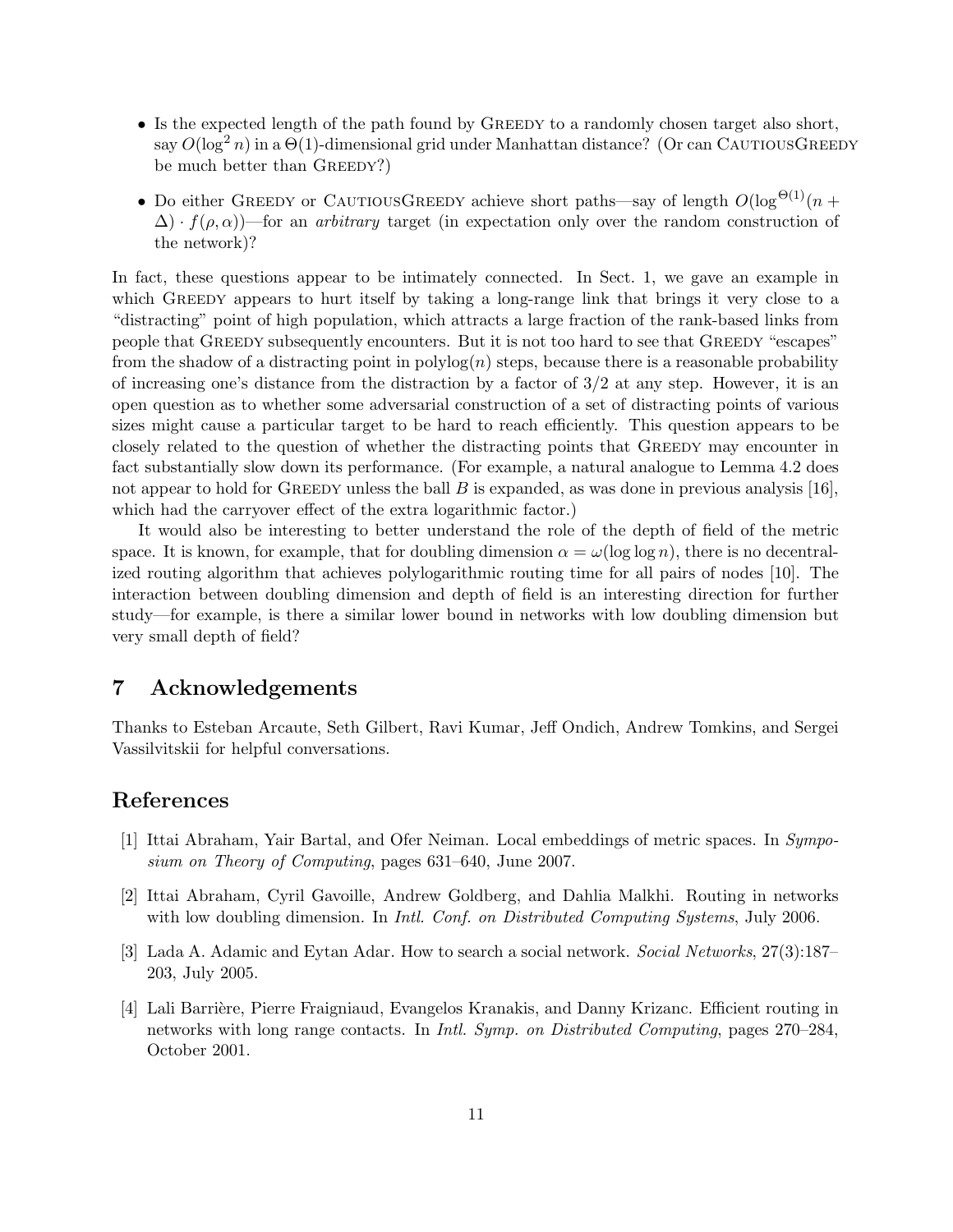- [5] Peter Sheridan Dodds, Roby Muhamad, and Duncan J. Watts. An experimental study of search in global social networks. Science, 301:827–829, 8 August 2003.
- [6] Philippe Duchon, Nicolas Hanusse, Emmanuelle Lebhar, and Nicolas Schabanel. Could any graph be turned into a small world? *Theor. Comp. Sci.*,  $355(1):96-103$ ,  $2006$ .
- [7] Philippe Duchon, Nicolas Hanusse, Emmanuelle Lebhar, and Nicolas Schabanel. Towards small world emergence. In *Symposium Parallel Algorithms and Archictectures*, pages 225–232, August 2006.
- [8] Pierre Fraigniaud. Greedy routing in tree-decomposed graphs. In European Symposium on Algorithms, pages 791–802, October 2005.
- [9] Pierre Fraigniaud, Cyril Gavoille, and Christophe Paul. Eclecticism shrinks even small worlds. In Principles of Distributed Computing, pages 169–178, July 2004.
- [10] Pierre Fraigniaud, Emmanuelle Lebhar, and Zvi Lotker. A doubling dimension threshold  $\Theta(\log \log n)$  for augmented graph navigability. In *European Symposium on Algorithms*, September 2006.
- [11] Sarunas Girdzijauskas, Anwitaman Datta, and Karl Aberer. On small world graphs in nonuniformly distributed key spaces. In International Conference on Data Engineering, page 1187, 2005.
- [12] Jon Kleinberg. Navigation in a small world. Nature, 406:845, 24 August 2000.
- [13] Jon Kleinberg. The small-world phenomenon: An algorithmic perspective. In Symposium on Theory of Computing, pages 163–170, June 2000.
- [14] Jon Kleinberg. Small-world phenomena and the dynamics of information. In Advances in Neural Information Processing Systems, pages 431–438, December 2001.
- [15] Jon Kleinberg. Complex networks and decentralized search algorithms. In International Congress of Mathematicians, August 2006.
- [16] Ravi Kumar, David Liben-Nowell, and Andrew Tomkins. Navigating low-dimensional and hierarchical population networks. In European Symposium on Algorithms, pages 480–491, September 2006.
- [17] Emmanuelle Lebhar and Nicolas Schabanel. Close to optimal decentralized routing in longrange contact networks. In *Intl. Collog. on Automata, Languages, and Programming*, pages 894–905, July 2004.
- [18] David Liben-Nowell, Jasmine Novak, Ravi Kumar, Prabhakar Raghavan, and Andrew Tomkins. Geographic routing in social networks. Proceedings of the National Academy of Sciences, 102(33):11623–11628, August 2005.
- [19] Gurmeet Singh Manku, Moni Naor, and Udi Wieder. Know thy neighbor's neighbor: the power of lookahead in randomized P2P networks. In Symposium on Theory of Computing, pages 54–63, June 2004.